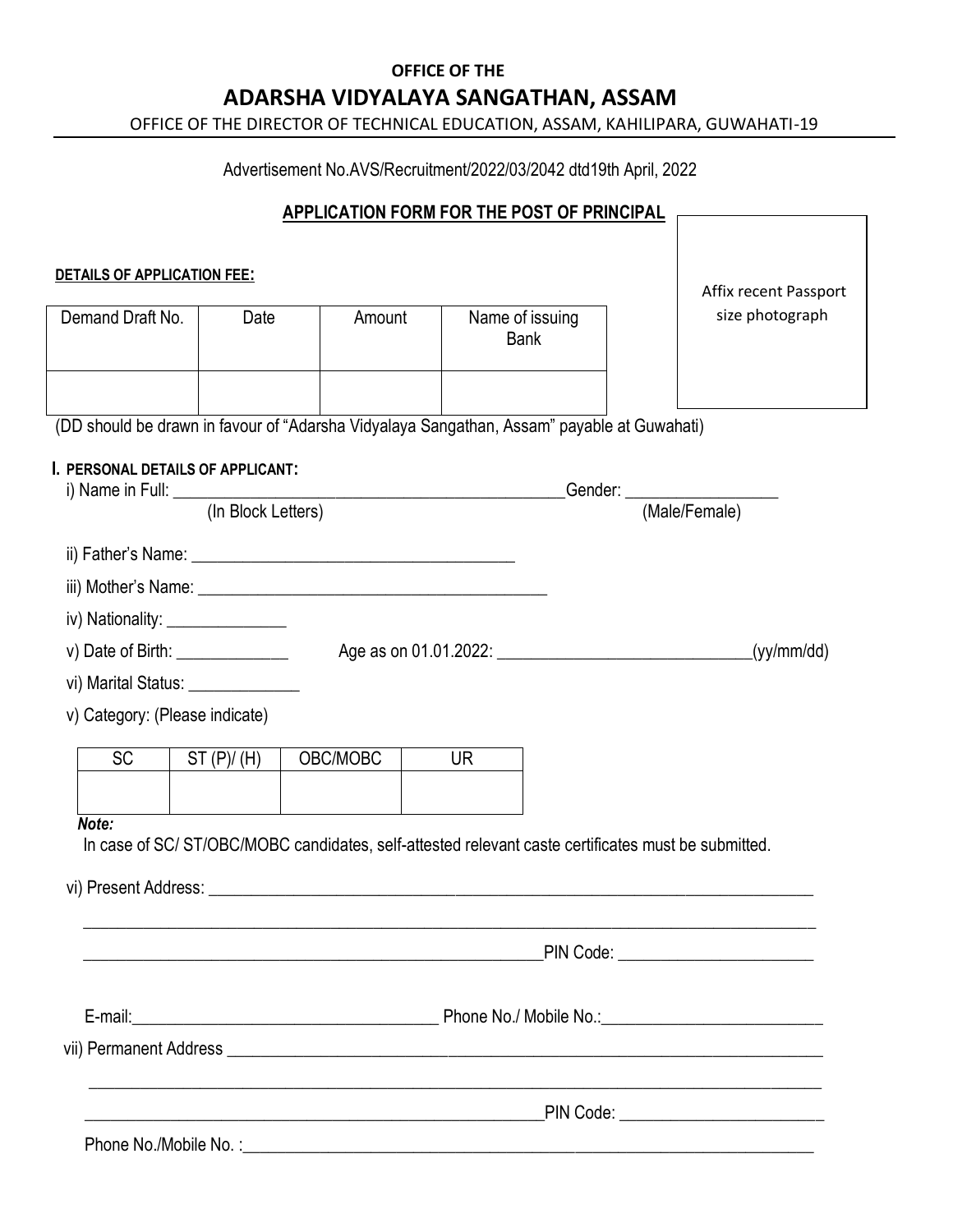#### **II. PARTICULARS OF EDUCATIONAL QUALIFICATION AND ACADEMIC CAREER (Maximum Credit Score 20):**  (Enclose relevant Mark Sheets & Certificates)

| Sr.<br>No.                                          | <b>Degree Obtained</b><br>(a) | Name of the Board/<br>University/Institution<br>(b) | (Arts/Science/<br>Commerce)<br>(c) | Year of<br>Passing<br>(d) | Percentage<br><b>Obtained</b><br>(e) | Percentage of<br>(e) for Credit<br><b>Score</b><br>calculation<br>(f) | <b>Credit Score</b><br>(g)<br>$=$ col.(f) $\div$ 100 $\times$<br>col.(e) |
|-----------------------------------------------------|-------------------------------|-----------------------------------------------------|------------------------------------|---------------------------|--------------------------------------|-----------------------------------------------------------------------|--------------------------------------------------------------------------|
|                                                     | 10 <sup>th</sup>              |                                                     |                                    |                           |                                      | 3%                                                                    |                                                                          |
| ii.                                                 | $10+2$                        |                                                     |                                    |                           |                                      | $5\%$                                                                 |                                                                          |
| iij                                                 | Bachelor's Degree             |                                                     |                                    |                           |                                      | 5%                                                                    |                                                                          |
| iv                                                  | Master's Degree               |                                                     |                                    |                           |                                      | $5\%$                                                                 |                                                                          |
| v                                                   | B.Ed.                         |                                                     |                                    |                           |                                      | 3%                                                                    |                                                                          |
| <b>Total Credit Score (Maximum Credit Score 20)</b> |                               |                                                     |                                    |                           |                                      |                                                                       |                                                                          |

### **III. MEDIUM OF INSTRUCTION IN HSLC/SECONDARY LEVEL (Please tick):**

| Assamese                   | $\Box$ English | $\vert$ Hindi | <b>∆Bengali</b> |
|----------------------------|----------------|---------------|-----------------|
| Any other (Please mention) |                |               |                 |

### **IV. TET Particulars: (Except C-TET and Madrassa TET)**

| Name of TET | <b>Roll No</b> | <b>Year of Passing</b> | Total<br><b>Maximum</b><br>marks | <b>Marks</b><br>obtained | Percentage of<br>marks<br>obtained |
|-------------|----------------|------------------------|----------------------------------|--------------------------|------------------------------------|
|             |                |                        |                                  |                          |                                    |

#### **V. TEACHING EXPERIENCE:**

### **A. Details of Experience:**

(Enclose Experience Certificate to support claim)

| Sr.<br>No. | Name of Institution | <b>Position</b> | From | To | <b>Total</b><br><b>Years</b> | Pay / Pay structure |
|------------|---------------------|-----------------|------|----|------------------------------|---------------------|
|            |                     |                 |      |    |                              |                     |
| ii         |                     |                 |      |    |                              |                     |
| ΪÏ         |                     |                 |      |    |                              |                     |
| .          |                     |                 |      |    |                              |                     |

Existing Position \_\_\_\_\_\_\_\_\_\_\_\_\_\_\_\_\_\_\_\_\_\_\_\_\_\_\_\_\_ Existing Pay/ Pay structure: \_\_\_\_\_\_\_\_\_\_\_\_\_\_\_\_\_\_\_\_\_\_\_\_\_

Date of joining in the existing position:\_\_\_\_\_\_\_\_\_\_\_\_\_\_\_\_\_\_\_\_\_\_\_\_\_\_\_\_\_

Total experience: \_\_\_\_\_\_\_Years \_\_\_\_\_\_\_Months\_\_\_\_\_\_\_\_\_Days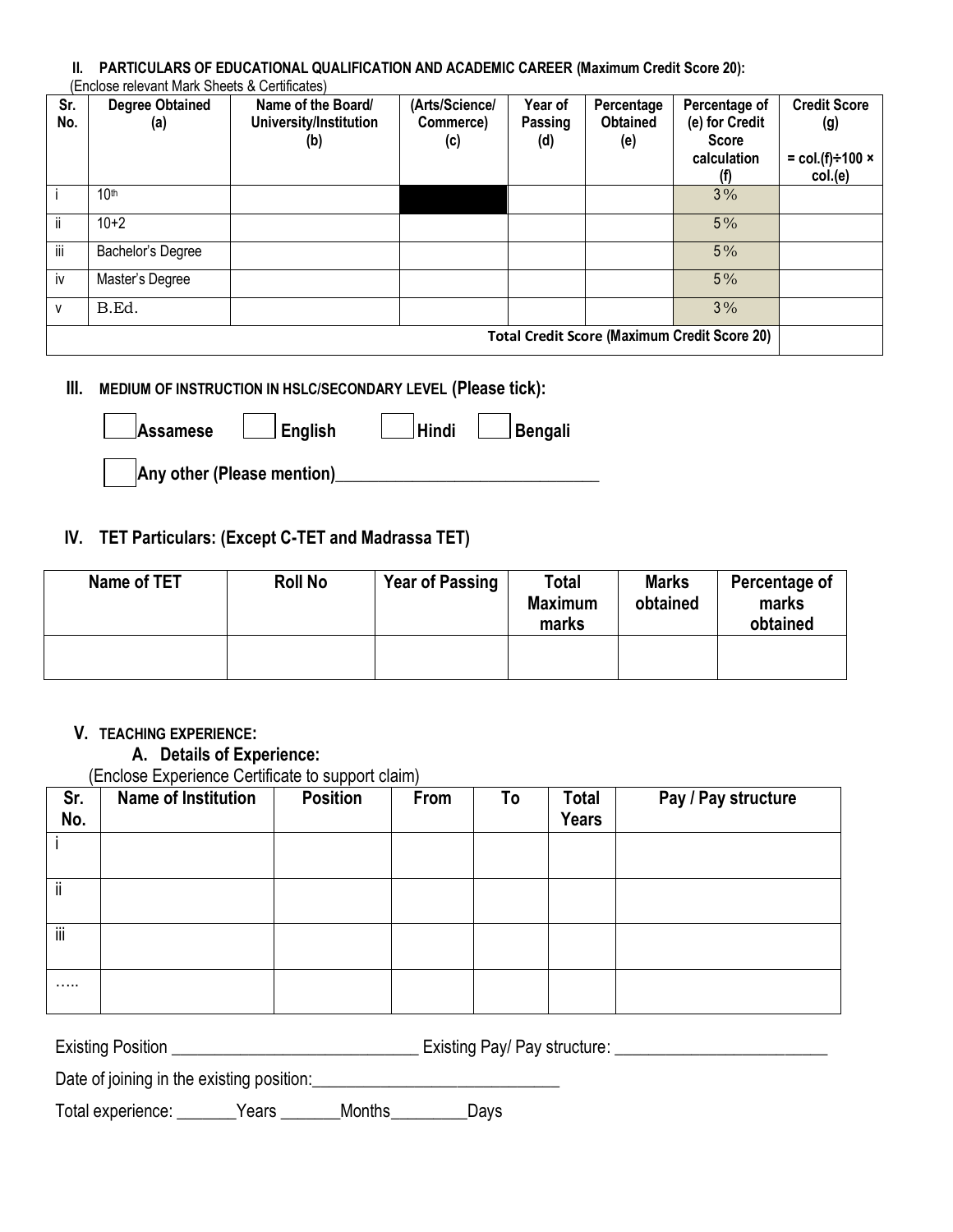### **B. Credit score for experience (Maximum Score 6)**

| SI.<br>No. | <b>Experience</b>                                                                                                                                                  | No. of years | <b>Credit Score</b> |
|------------|--------------------------------------------------------------------------------------------------------------------------------------------------------------------|--------------|---------------------|
|            | <b>As Graduate Teacher</b><br>Experience beyond 17 years of service (1 for every 2 years subject to a<br>maximum of 2)                                             |              |                     |
| 2          | <b>As Post Graduate Teacher</b><br>Experience beyond 15 years of service (1 for every 2 years subject to a<br>maximum of 2)                                        |              |                     |
| 3          | As in-charge Principal<br>(1 for each year of experience subject to a maximum of 2, i/c Principal<br>should be authorized by competent authority to hold the post) |              |                     |
|            |                                                                                                                                                                    |              |                     |

### **C. Leadership skills (Max. 4 marks)**

| SI.<br><b>No</b> | <b>Designation</b><br>(Graduate Teacher /<br><b>Post Graduate</b> | Performance of the school/educational<br>institute where the applicant has<br>worked |                  | Year | <b>Credit Score</b> |
|------------------|-------------------------------------------------------------------|--------------------------------------------------------------------------------------|------------------|------|---------------------|
|                  | Teacher/                                                          | <b>HSLC</b> or                                                                       | HS or equivalent |      |                     |
|                  | I/c Principal etc.)                                               | equivalent exam                                                                      | exam             |      |                     |
|                  |                                                                   |                                                                                      |                  |      |                     |
| 2                |                                                                   |                                                                                      |                  |      |                     |
| 3                |                                                                   |                                                                                      |                  |      |                     |
|                  | <b>Total Credit Score (Max. 4 marks)</b>                          |                                                                                      |                  |      |                     |

**Note: up to 60% — 1 marks, 61-70% pass — 2 marks, 71-80% pass — 2 marks, Above 80% — 4 marks**

### **D. Administrative ability: (Max.3 marks)**

| SI.<br>No.                | Name of award | <b>Awarding Agency</b> | <b>Awarding Level</b><br>(National/State/District) | <b>Credit Score</b> |
|---------------------------|---------------|------------------------|----------------------------------------------------|---------------------|
|                           |               |                        |                                                    |                     |
|                           |               |                        |                                                    |                     |
|                           |               |                        |                                                    |                     |
| <b>Total Credit Score</b> |               |                        |                                                    |                     |

**Note:In respect of National Award, the award should be given by GoI, in respect of State Award, award should be given by GoA and in respect of District Award, award should be given by District Administration. Maximum Score for each award is 1.** 

#### **VI. (i) Excellence in Sports and extracurricular activities (Max score 5)**

Certificate from competent authority should be produced

| <b>S1.</b><br>No | Name of sport/ event/ NCC/<br><b>Scouts &amp; Guides</b> | International/<br><b>National/ State</b> | <b>Awarding Level</b><br>(National/State/<br>District) | <b>Credit Score</b> |
|------------------|----------------------------------------------------------|------------------------------------------|--------------------------------------------------------|---------------------|
|                  |                                                          |                                          |                                                        |                     |
|                  |                                                          |                                          |                                                        |                     |
|                  |                                                          |                                          |                                                        |                     |
|                  |                                                          |                                          | <b>Total Credit Score</b>                              |                     |

 **Note: Score for participation in each event is 1.**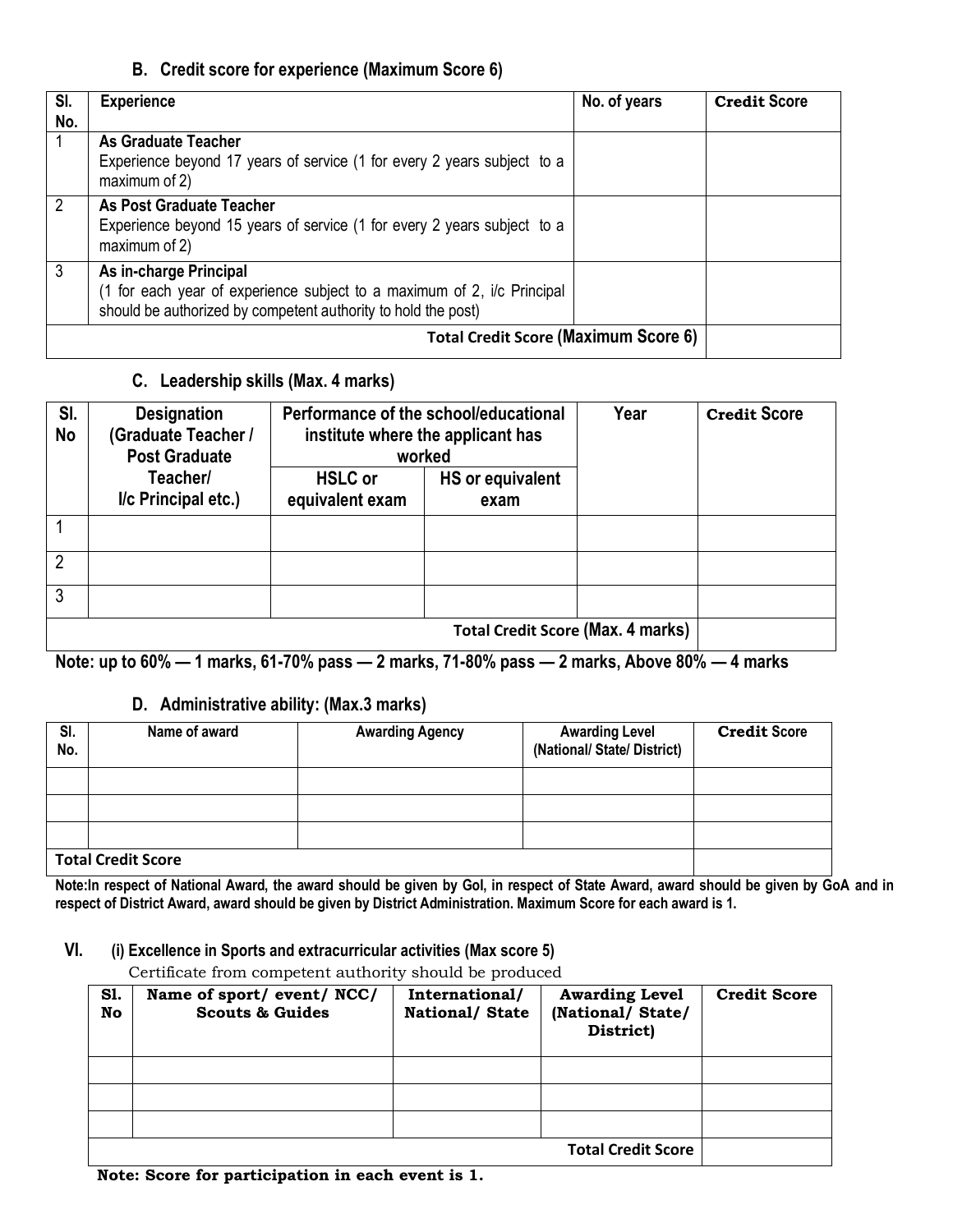### **(ii) Excellence in Academic activities in the institution of applicant (Max score 7)**

| SI.<br>No | Academic performance                                                                                                                                 | <b>Credit Score</b> |
|-----------|------------------------------------------------------------------------------------------------------------------------------------------------------|---------------------|
|           | Secure of 60% and above marks by 15% and above student in the subject taught by the<br>applicant in HSLC/AHM examination 2019 or 2020 (Max. score 7) |                     |
| 2         | Secure of 60% and above marks by 10% and above student in the subject taught by the<br>applicant in HSLC/AHM examination 2019 or 2020 (Max. score 5) |                     |
| -3        | Secure of 60% and above marks by 5% and above student in the subject taught by the<br>applicant in HSLC/AHM examination 2019 or 2020 (Max. score 3)  |                     |
|           | <b>Total Credit Score</b>                                                                                                                            |                     |

 **(iii) Excellence in co-curricular activity (Max score 5)**

| S1.<br>No | Co-curricular activity organized<br>in the institute of the applicant<br>or by him in other institutions | Name of<br>institute | Year | <b>Credit Score</b> |  |
|-----------|----------------------------------------------------------------------------------------------------------|----------------------|------|---------------------|--|
|           | Career counseling                                                                                        |                      |      |                     |  |
| 2         | Quiz/essay writing/extempore<br>speech/recitation types of<br>competition                                |                      |      |                     |  |
| 3         | Entrepreneurship Development<br>Programme                                                                |                      |      |                     |  |
|           | <b>Total Credit Score</b>                                                                                |                      |      |                     |  |

**Note: Score for organizing co-curricular activity/event is 1.**

**VII.** Give name, designation and address (Phone / Fax No./ Email) of three reference not related to you. Reference should be of persons who have intimate knowledge of your work:

| Sr.<br>No.     | <b>Name</b> | <b>Designation</b> | <b>Department Address /</b><br>Phone / Fax No. / Email ID |
|----------------|-------------|--------------------|-----------------------------------------------------------|
|                |             |                    |                                                           |
| $\overline{2}$ |             |                    |                                                           |
| $\mathbf{3}$   |             |                    |                                                           |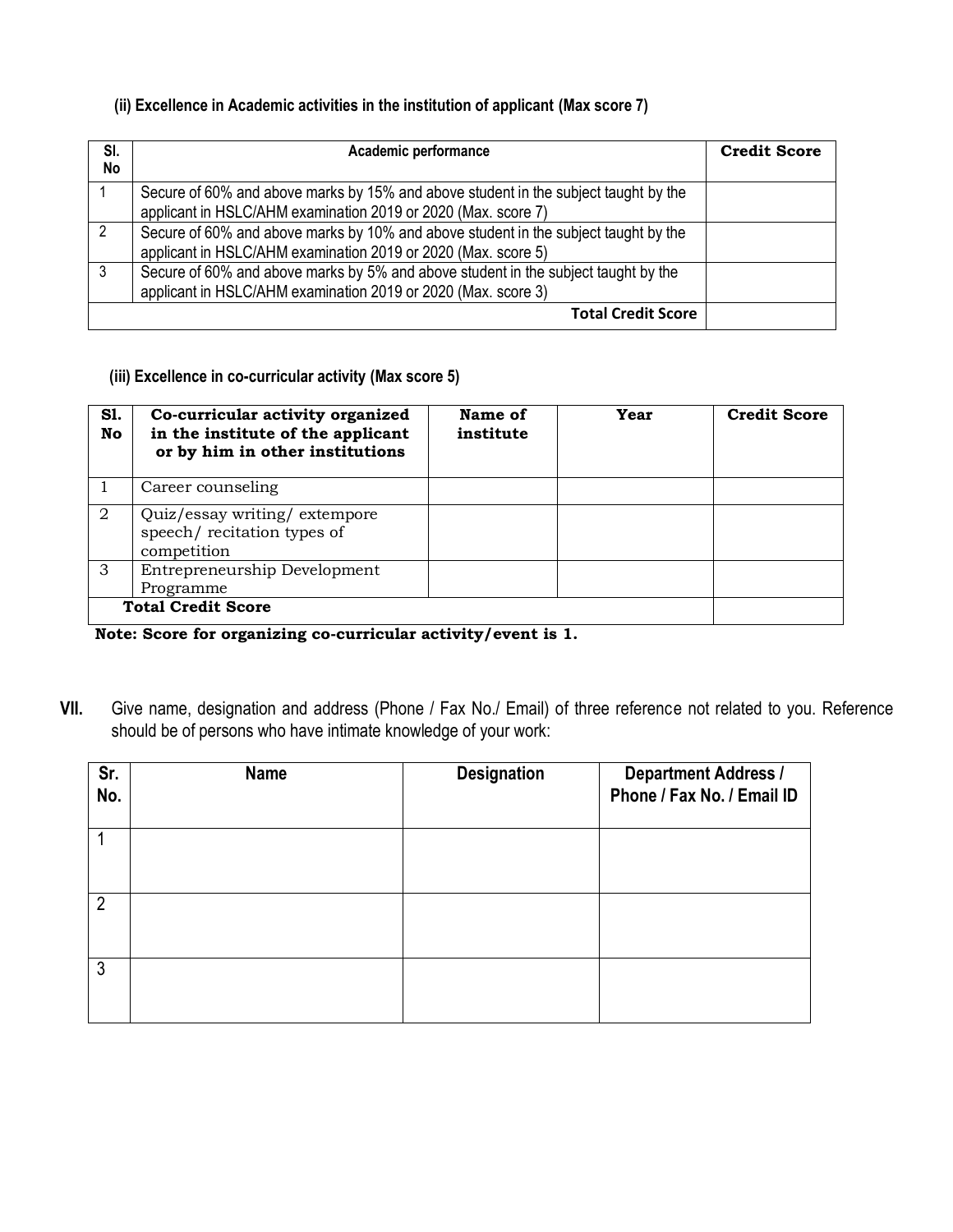**VIII. VISION AND MISSION STATEMENT:** (to be assessed for a maximum of 3 Marks) Write a note on your Vision and Mission for Adarsha Vidyalaya **in 100 words**

**IX. INNOVATION AND BEST PRACTICES** (to be assessed for a maximum of 2 Marks) Write a note on how you can incorporate innovation and best practices in Adarsha Vidyalaya **in 50 words**

**X. Outstanding contribution to school education** (to be assessed for a maximum of 3 Marks) Write a note on your contribution in **50 words**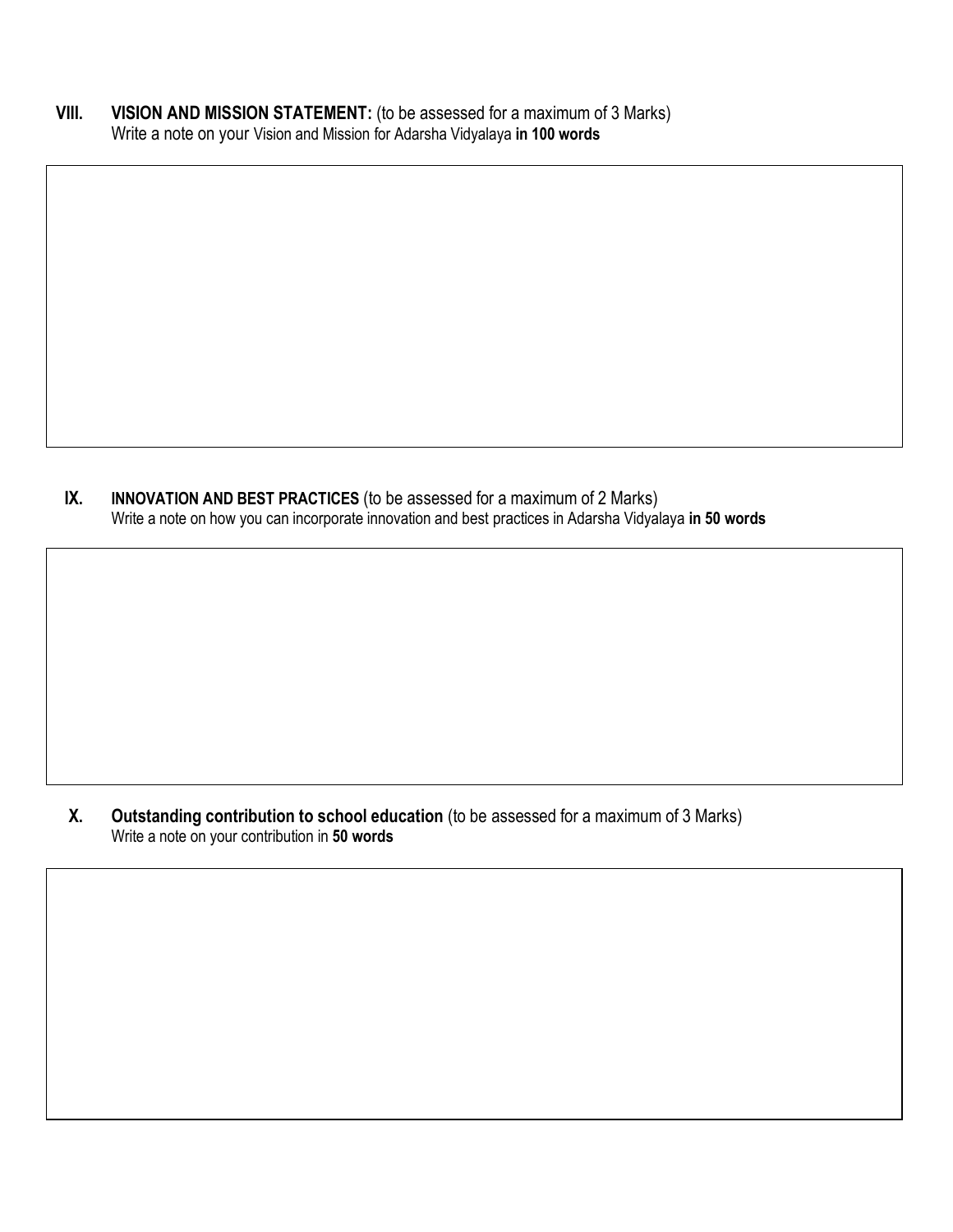**XII. Details of Publications, if any:**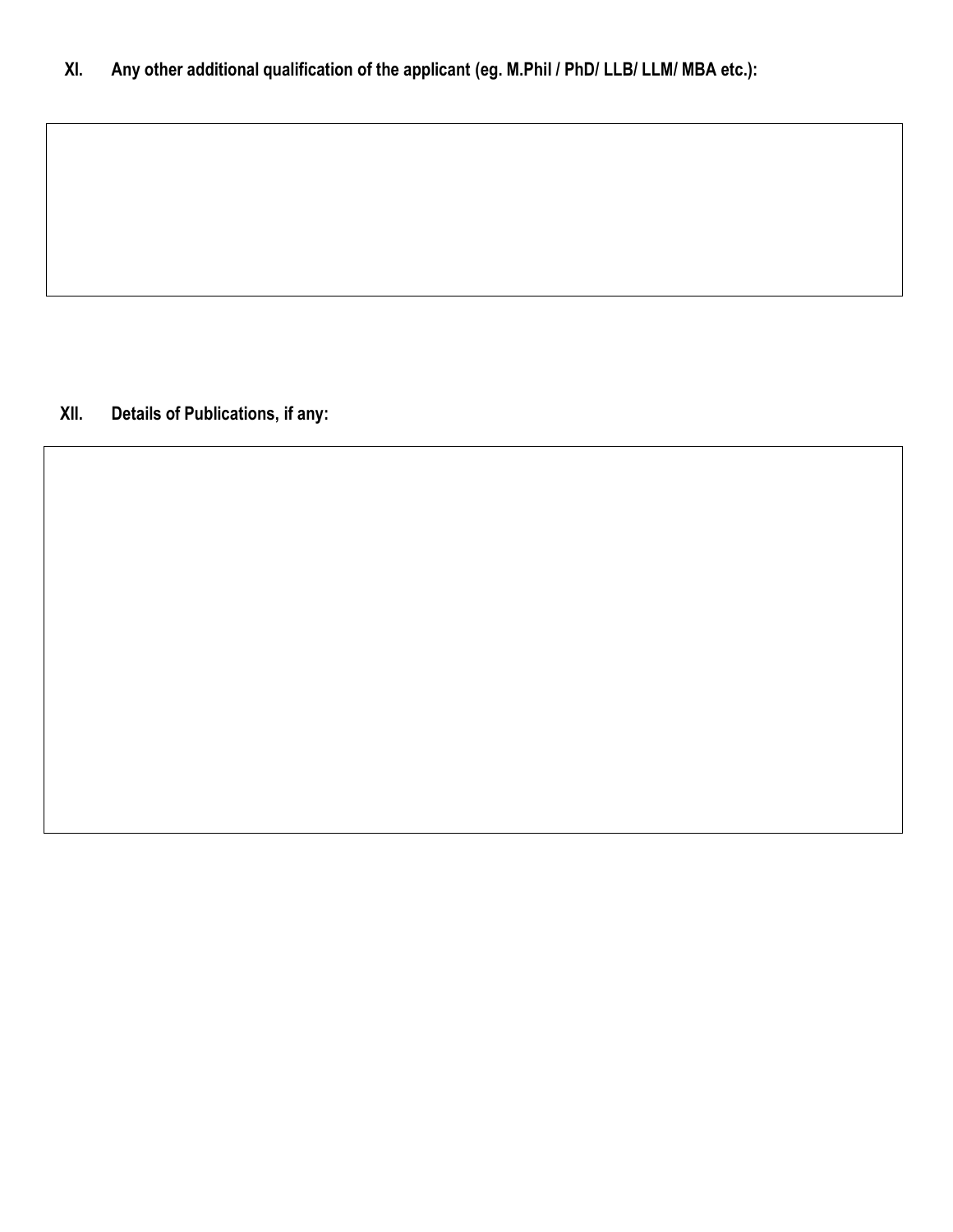### **DECLARATION**

I do hereby declare that if any error is detected in credit point calculations either inadvertently made by me or by any other means, the credit points would be recalculated by the Adarsha Vidyalaya Sangathan authority and I shall abide by the same. If the claimed credit points by me is found to be grossly inappropriate, Adarsha Vidyalaya Sangathan authority reserves the rights to reject my candidature. Further, I also hereby declare that all statements/information given in this application are true, complete and correct to the best of my knowledge and belief.

I understand that in case of any particulars or information furnished by me is detected as false/incorrect/incomplete or illegible, my candidature is liable to be rejected or cancelled at any point of time without any prior notice even after I may be appointed.

I also declare that no proceeding is pending against me in any Court of Law.

Signature of applicant (in full)\_\_\_\_\_\_\_\_\_\_\_\_\_\_\_\_\_\_\_\_\_\_\_\_\_\_\_\_

Name of the applicant:

Place: \_\_\_\_\_\_\_\_\_\_\_\_\_\_\_

Date:  $\Box$